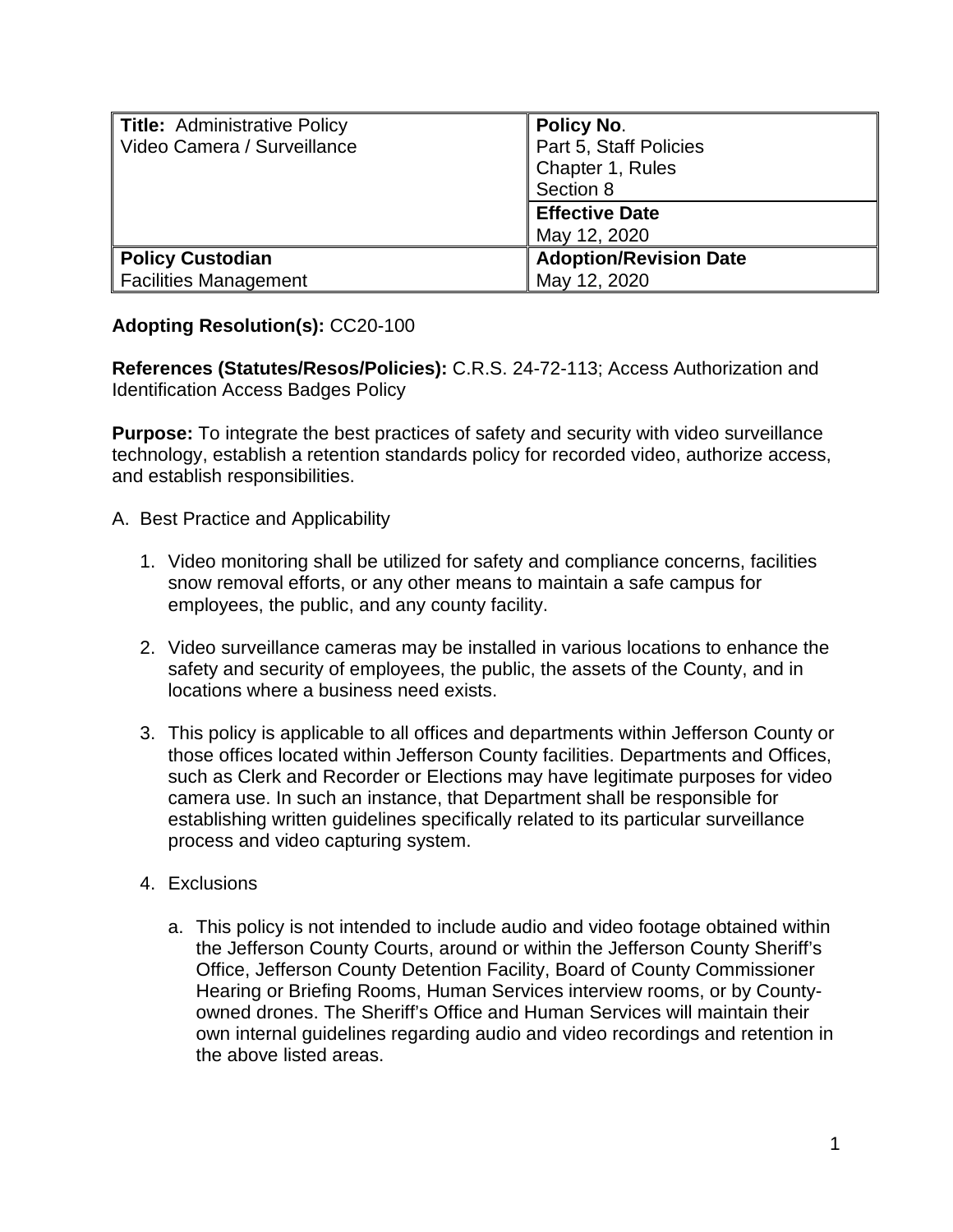- b. This policy excludes all video used by Court personnel and law enforcement, including the video in the court rooms, Human Services interview rooms, and the license plate readers.
- 5. Video surveillance shall not be used:
	- a. as a method of tracking the work or productivity of County employees.
	- b. to intrude upon an individual's sphere of privacy, but rather record events occurring in common areas.
- 6. Signage of video recording notice is permitted, but not required.
- B. Camera Locations
	- 1. All camera locations will be visible to the public.
	- 2. Facilities Management is responsible for the determination that a camera is needed, the installation of cameras, the storage of the video recording data and technology, and the removal of cameras.
	- 3. Requests for new surveillance cameras must:
		- Be approved and budgeted for by the requesting Department Director.
		- Facilities Management and the County's Security & Facility Safety Manager will conduct a needs assessment, which may include evaluation of past incidents, staff observations, community input and concern, risk assessments and other relevant data.
		- Be evaluated for the best placement in coordination with the camera vendor.
- C. Access Authorization
	- 1. Facilities Management shall monitor video surveillance as appropriate. Facilities staff shall be trained appropriately and supervised in the technical, legal and ethical parameters of appropriate camera use.
	- 2. The Deputy County Manager or the Director of Facilities Management may grant permission for reviewing or exporting video footage to other staff. A Department or Division Director or Elected Official may request access for the following purposes:
		- Enhancing the protection and safety of employees and the public.
		- The investigation or prevention of crime or property damage.
		- The investigation of an internal allegation or complaint **consistent with Section** A.5 of this policy.
		- To help prevent or address threats or emergencies to the safety of the facility or to the life, health, or safety of any person.